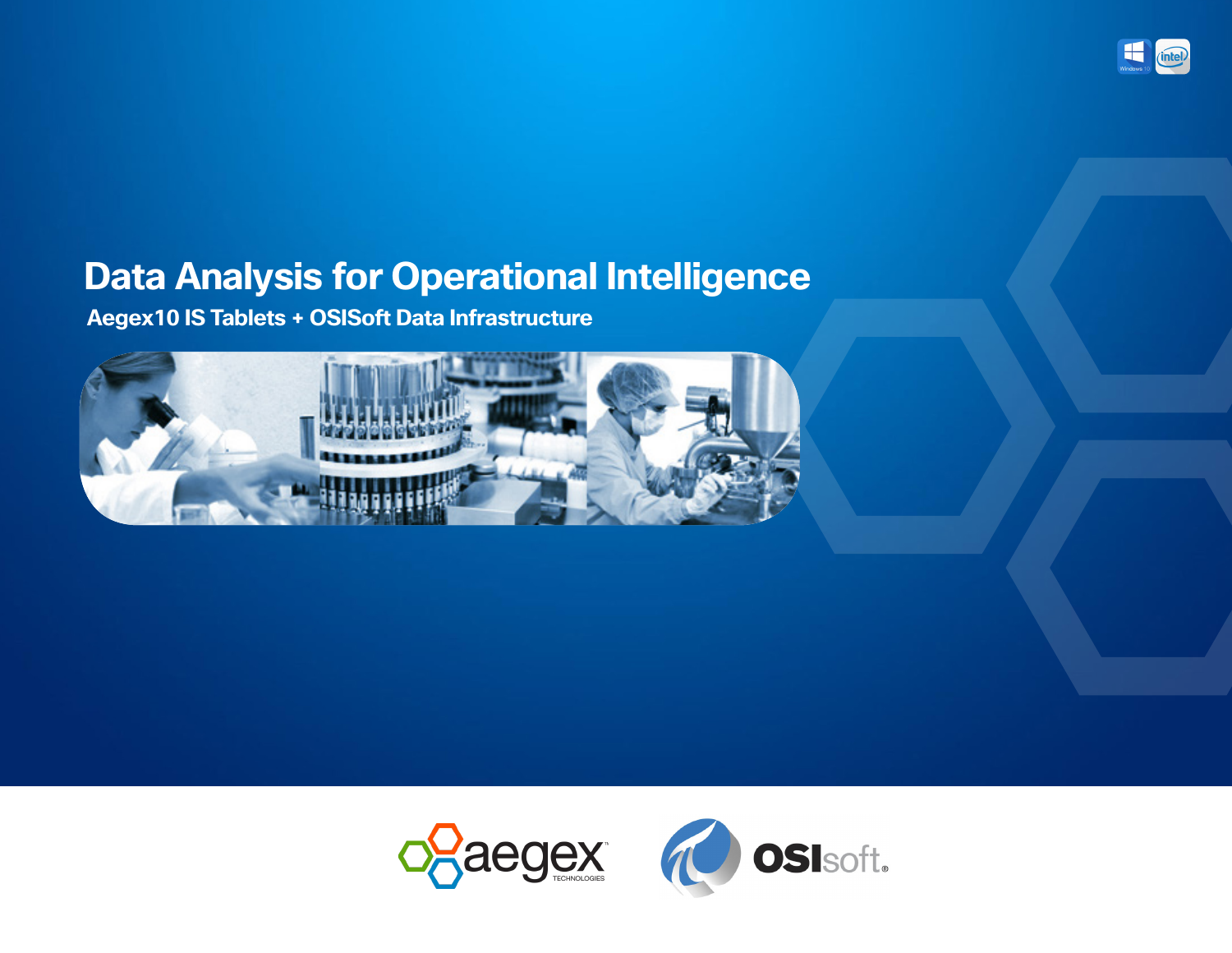# **The Situation:**

A Canadian pharmaceutical manufacturer is striving to further automate its manufacturing processes. This automation requires operation-wide standardization and digital workflow documentation, whereby the correct data must be conveyed to the appropriate people at the most suitable time to optimize manufacturing processes. Personnel must also be able to analyze data and use it to correct mistakes, improve processes and prevent future errors. The manufacturer is seeking a data infrastructure system to analyze

time-series data in order to better understand where improvements can be made, thus refining the overall manufacturing process for increased productivity.

### **Requirements:**

The company is seeking a mobile solution that will allow personnel working in hazardous areas of its facilities to upload and receive accurate, real-time data pertinent to the quality control and fabrication of each medicine they are manufacturing.

#### **The company would like its personnel to be able to:**

- Identify sources of variability in the manufacturing process
- Monitor their CPP (Critical to Process Parameters) to meet quality specifications
- Improve control over the process
- Determine overall equipment efficiency (OEE) and yield
- Understand asset health to ensure quality and productivity
- View dashboards to prioritize and address problems
- Use data analysis to secure quality, address issues and improve productivity onsite

Personnel need a mobile device that is specially certified for Class I Division 1 hazardous areas in order to capture data in the facility and employ

data analysis software that can analyze overall productivity in real time.

## **The Proposed Solution:**

The proposed technology solution for this pharmaceutical manufacturer is:

**1: Hardware - Aegex10 Intrinsically Safe Tablet 2. Software - OSIsoft's PI System**

# **The Challenge:**

The areas where the company's pharmaceuticals are processed are classified as regulated hazardous locations because the materials used are highly combustible. Thus, any computing devices used in these areas must be officially certified "intrinsically safe," or incapable of causing a spark, for UL Class II Division 1 hazardous areas, where high concentrations of potentially combustible dusts are constantly present. Intrinsically safe equipment in Canada must be certified under CSA 22.2 part 157 regulatory standards.

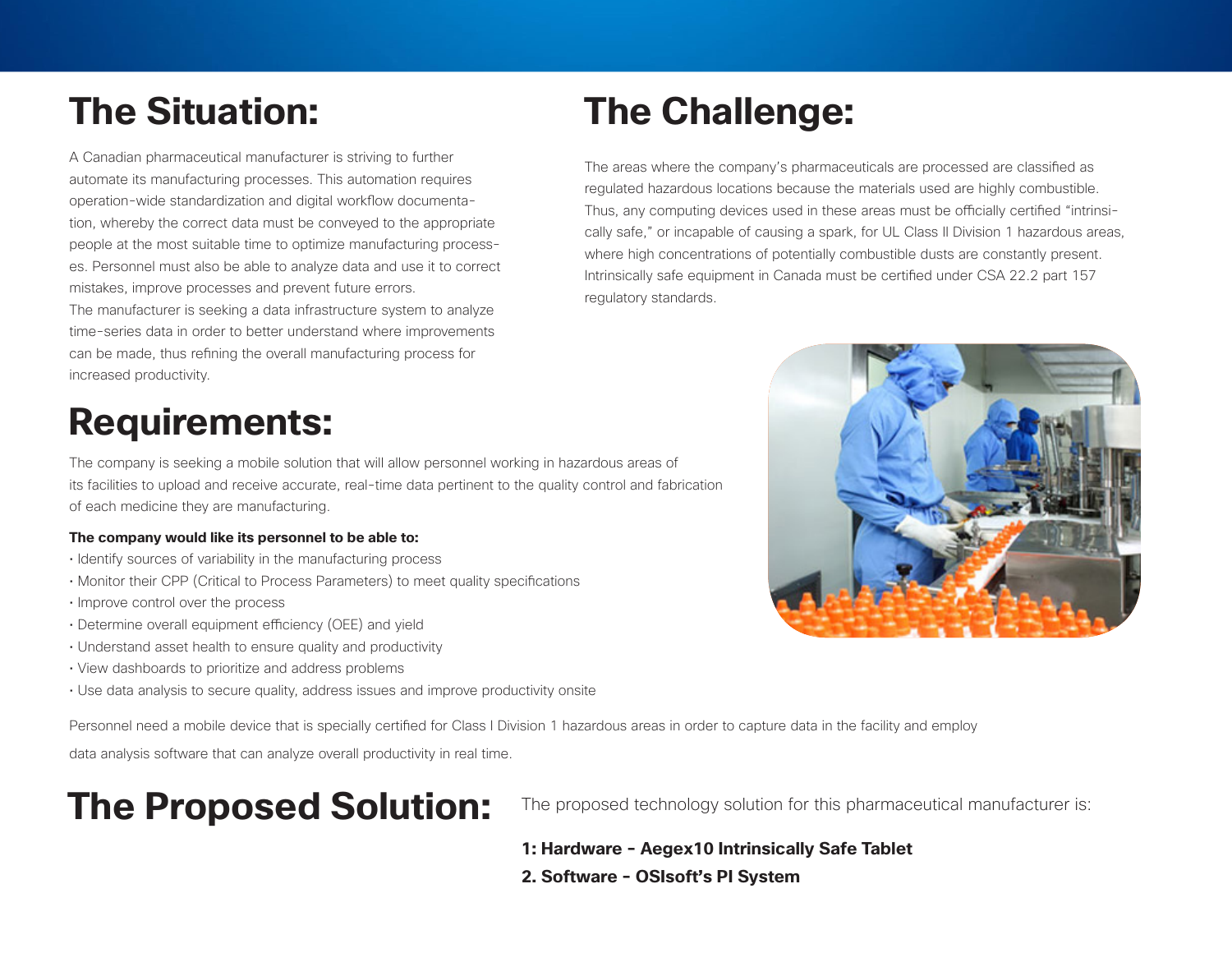#### **1. Hardware - aegex10<sup>™</sup> Intrinsically Safe Tablet**

Using the Windows-based Aegex10 IS Tablet, operators can access Windows 10 apps, cloud services and third party apps, even in the most volatile hazardous areas (UL Class I,II,III Div 1; CSA 22.2; ATEX/IECEx Zone 1). Certified for UL Class I, II, III Division 1 and CSA 22.2 hazardous locations in North America, as well as equivalent areas in Europe (ATEX Zone 1) and internationally (IECEx Zone 1), the Aegex10 operates on Wi-Fi or 4G LTE from any hazardous location around the globe on a unified platform.

The 10.1-inch Aegex tablet is rated IP65 rugged for industrial use, yet is lightweight and priced as low as non-certified devices. Its Windows 10 operating system gives users uniform access to the Microsoft cloud, plus apps and services, including software like that of OSIsoft.



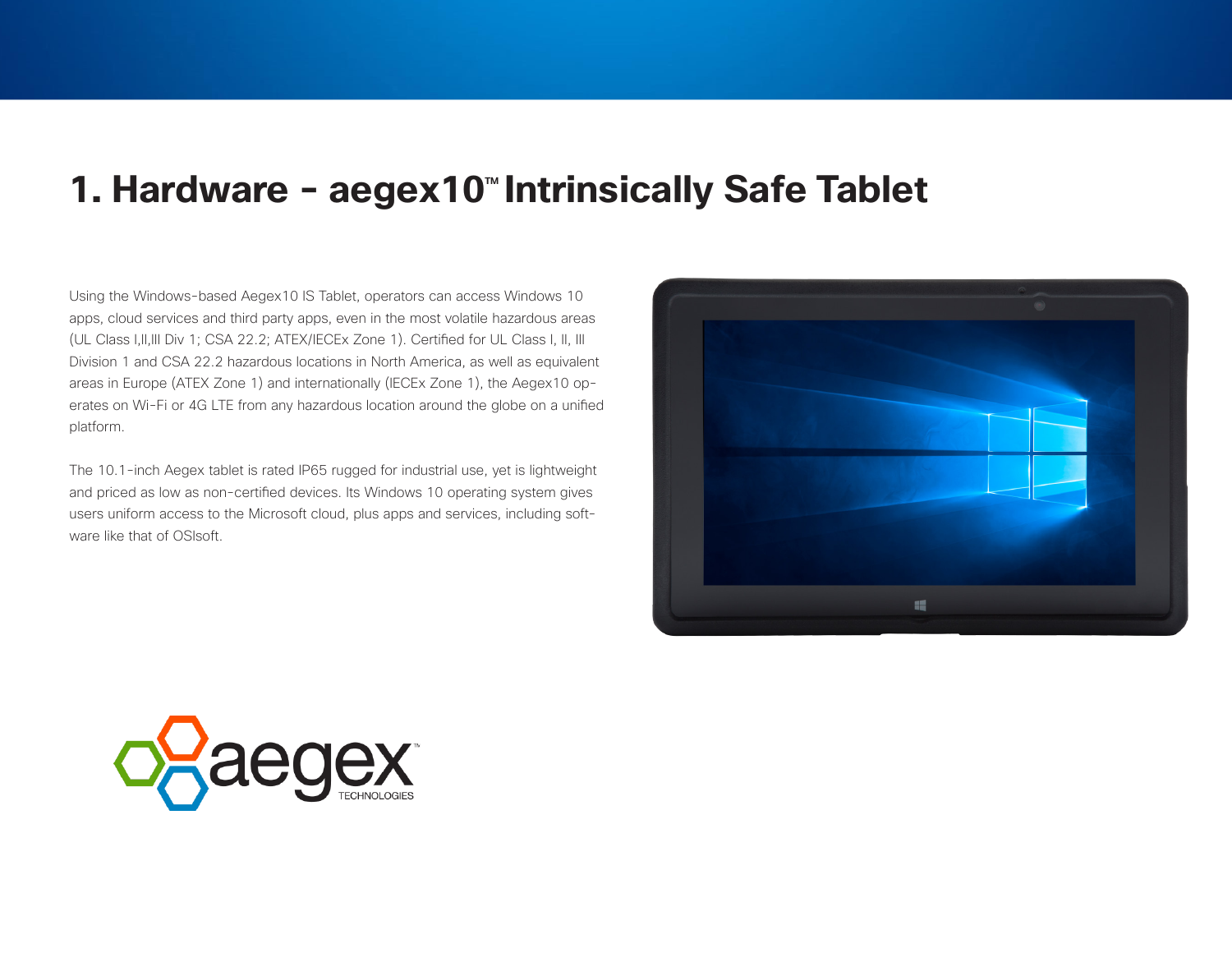### **2. Software - OSIsoft's PI System**

Based in San Leandro, California, OSIsoft is a leader in operational intelligence and the developer of the PI System.

The PI System is a scalable, open data infrastructure that transforms operational data into actionable knowledge, resulting in business transformation. With the PI System, organizations can collect, analyze, visualize and share large amounts of high-fidelity, time-series data from multiple sources to people and systems across all operations.

**PI System data can be visualized with PI System Tools that allows users to configure data the way they need to see it on any device. These tools include PI Coresight, an application server that can be used on a mobile device such as a tablet to offer:**

- Graphical, configurable dashboard displays for asset data
- Comparison of similarities/differences in event and batch data
- Ability for users to comment, annotate and collaborate about events
- Display notifications for possible Out Of Specification (OOS) Investigation



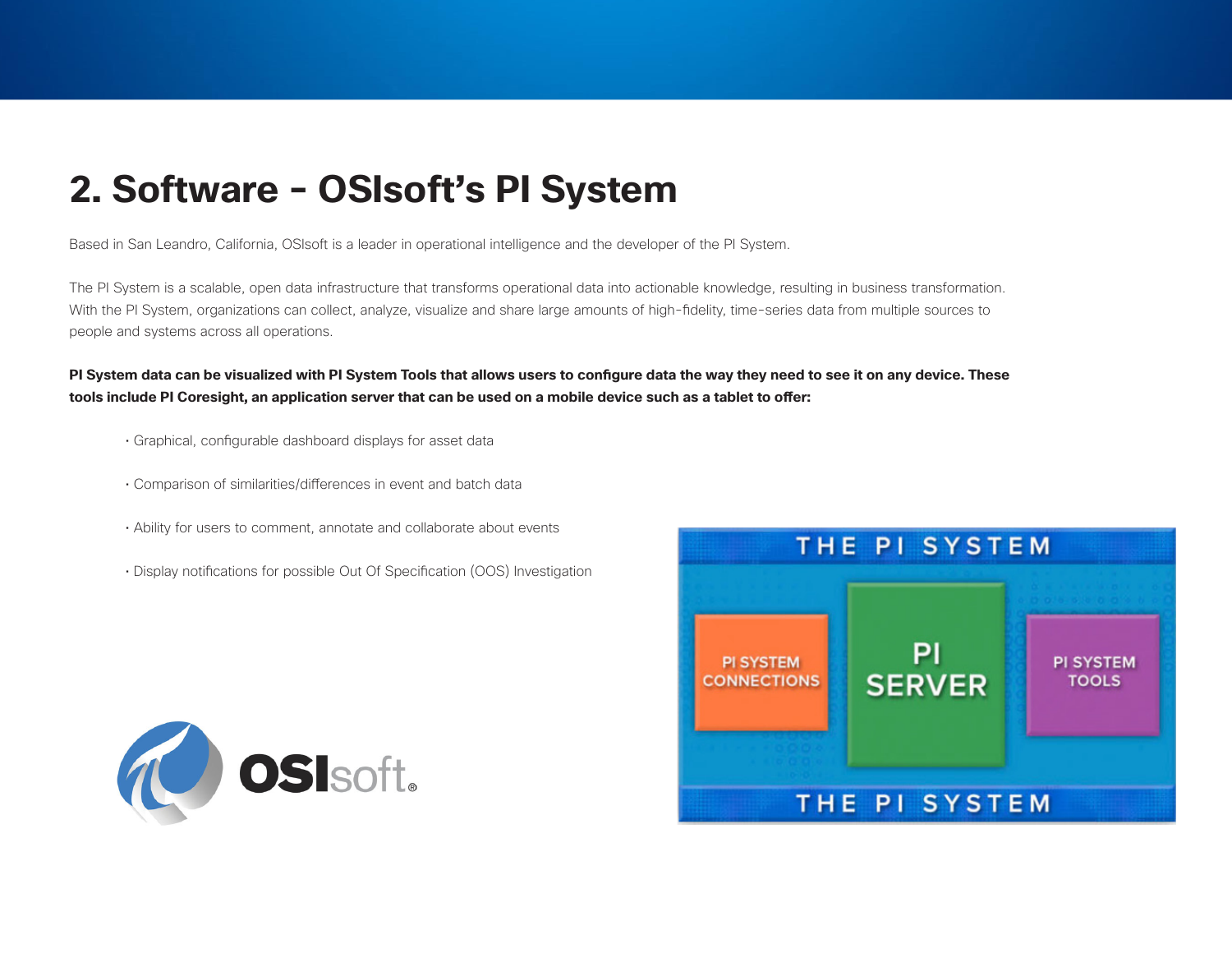

### **The Results:**

With the Aegex10 IS Tablet and OSIsoft software, operators can enter the most volatile hazardous areas (UL Class I, II, III Division 1 or CSA 22.2) and interact with a real-time decision support system without fear of causing an explosion.

#### **Using the Aegex tablet and OSIsoft's PI System, workers can:**

- Identify sources of variability in the manufacturing process
- Meet quality specifications of Critical Quality Attributes (CQA)
- Improve control over the process for Critical to Process Parameters (CPP)
- Determine overall equipment efficiency (OEE) and yield
- Understand asset health to ensure product and process quality
- View dashboards to prioritize and address problems
- Use data analysis onsite to address issues and improve productivity onsite
- Pass the data over Wi-Fi or 4G LTE from PI Manual Logger on the tablet to an Enterprise PI System

#### **With the Aegex10 IS Tablet, operators can also use a number of Windows 10 applications to communicate information to teammates, such as:**

- Opening a Skype for Business line to speak directly and show visually the item in question
- Using Exchange/Outlook to email photos or other data
- Uploading information to a Microsoft cloud-based platform

The PI System can be used anywhere in hazardous locations via the Aegex10 IS Tablet. Certain apps are also viewable offline when wireless networks are not available. The solution is transferrable across different geographies since the Aegex10 IS Tablet is certified worldwide.

**The Aegex10 IS Tablet + OSIsoft solution** helps the organization to adopt a data infrastructure that removes barriers to data access and sharing, thus transforming decision-making through data-driven insights for operational excellence.